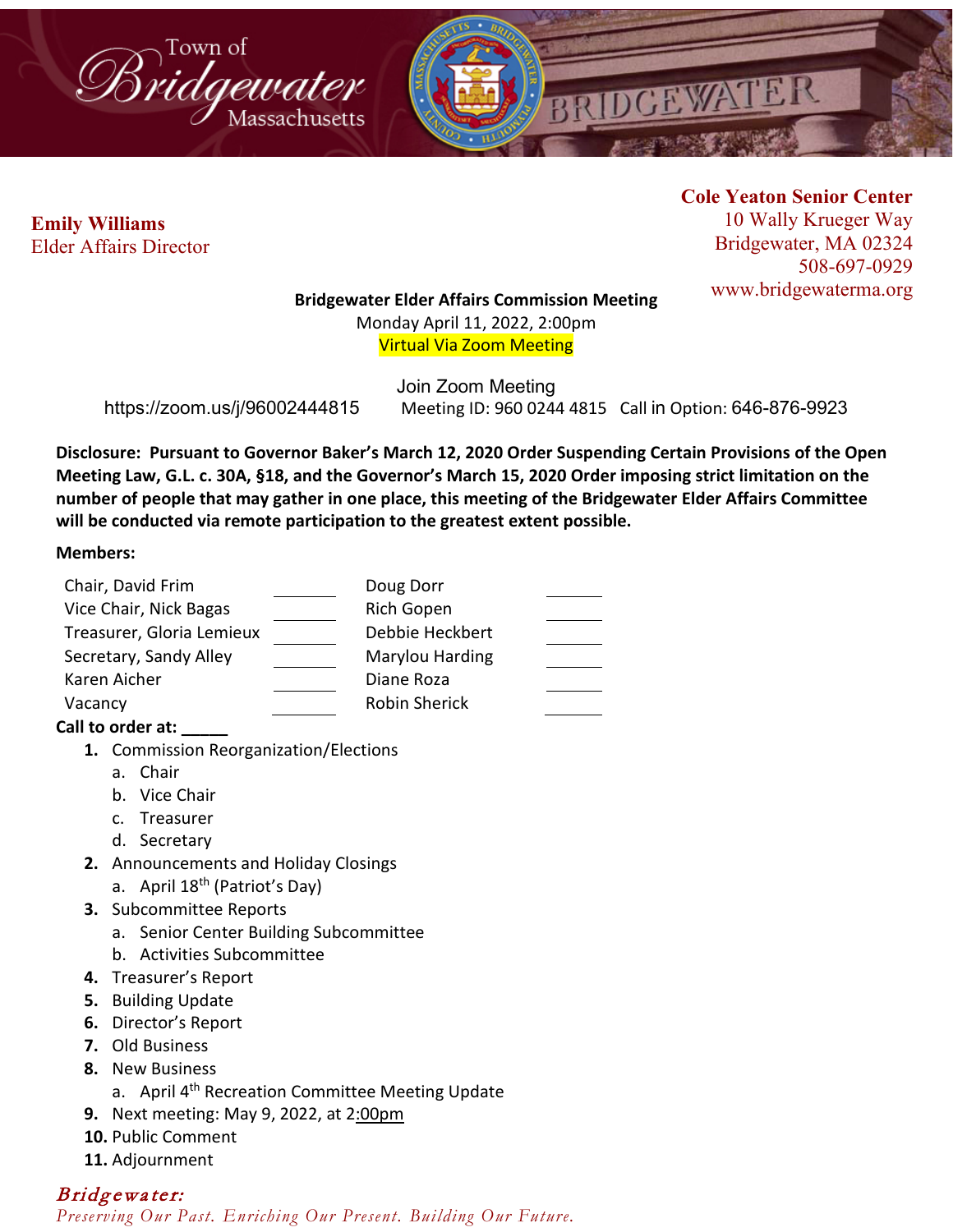

 **Emily Williams** Elder Affairs Director **Cole Yeaton Senior Center** 10 Wally Krueger Way Bridgewater, MA 02324 508-697-0929 www.bridgewaterma.org

THE MEETING WAS CALLED TO ORDER BY CHAIRMAN, DAVID FRIM, AT 2:03 PM.

ANNOUNCEMENTS AND HOLIDAY CLOSINGS:

INFO FROM CHRIS HARTMAN ON REDESIGN OF THE SENIOR CENTER. A COUPLE OF EAC MEMBERS THINK THE PORTICO IS TOO HEAVY LOOKING AND WOULD LIKE TO SEE THAT REMEDIED. ALL WINDOWS IN THE FRONT OF THE BUILDING WOULD LOOK NICER IF THEY WERE ALL UNIFORM IN SHAPE AND SIZE.

THIS CURRENT PLAN FROM CHRIS MUST BE APPROVED BY US BY MARCH 17. THE FRONT ENTRANCE WILL BE CLOSED WHEN CONSTRUCTION GETS UNDERWAY. MINOR CHANGES WOULD BE ALLOWED AFTER WE ALL AGREE TO THE PLAN.

SUBCOMMITTEE REPORT: NONE

TREASURER'S REPORT: IN THE ABSENCE OF GLORIA, EMILY GAVE AN OVERVIEW OF OUR FINANCES. THERE HAS BEEN NO RESPONSE FROM THE HOWARD FOUNDATION.

MISCELLANEOUS EXPENSES: THE FLASHLIGHTS ARRIVED AND HAVE BEEN DISTRIBUTED.

THE NEW TENT IS BEING DELIVERED MAY 9. THE FIRE DEPARTMENT WILL HELP SET IT UP AND THEY WANT TO DO A BARBEQUE WITH NICK!

DIRECTORS REPORT:

THE VALENTINE'S HIGH TEA WITH MARY BARNSLEY WAS VERY SUCCESSFUL AS WELL AS THE JAZZ TRIO CONCERT.

THE VALENTINE'S DAY LUNCHEON WAS SUCCESSFUL AS WELL. NUTRITION: PACKAGING EXPENSES ARE GOING UP FOR BISTRO LUNCHES. MAYBE GO UP IN THE PRICE OF A MEAL WILL BE NECESSARY. LUNCHES IN BUILDING HAVE BEEN GOING REALLY WELL. FOR EACH LUNCH THERE IS A \$2.50 DONATION TO OLD COLONY ELDER SERVICES. FOR THE ST. PATRICK'S DAY LUNCHEON THERE ARE 35 SIGNED UP FOR IN BUILDING WITH A TOTAL OF 130 MEALS IN ALL (SOME WILL BE DELIVERED

# Bridgewater:

*Preserving Our Past. Enriching Our Present. Building Our Future.*